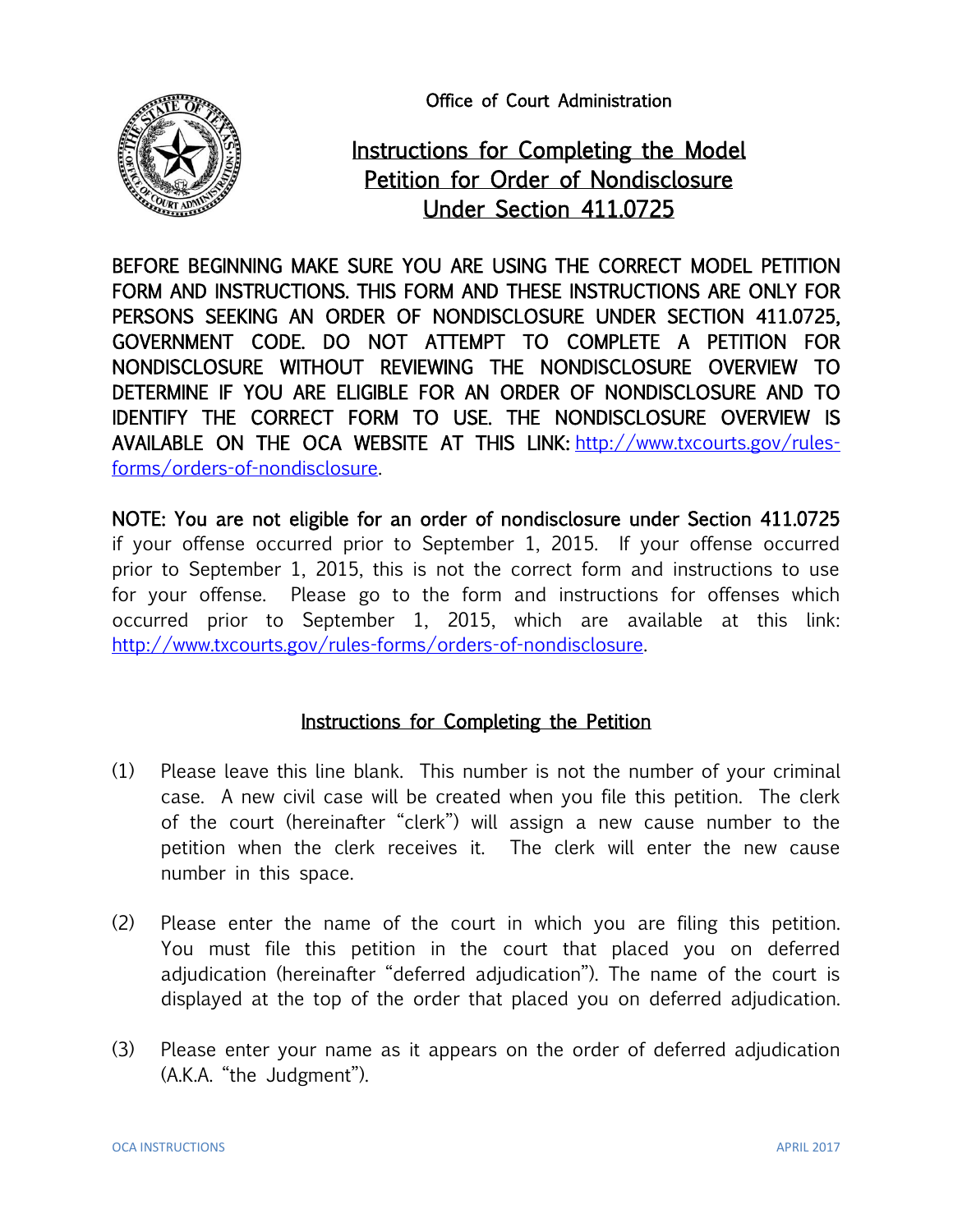- (4) Please enter the name of the county in which the court that placed you on deferred adjudication is situated. This will be the same county displayed on your order of deferred adjudication.
- (5) Please enter your name as you did in (3) above.
- (6) Please enter the offense as it appears on the order that placed you on deferred adjudication under Offense.
- (7) Please circle "misdemeanor" if the offense for which you are requesting an order of nondisclosure is a misdemeanor or "felony" if the offense is a felony. The order of deferred adjudication indicates whether the offense was a misdemeanor or felony.
- (8) Please enter the criminal cause number as it appears on the order that placed you on deferred adjudication. Look for *Case No*. on the order of deferred adjudication.
- (9) Please enter the date the term of your deferred adjudication began. This date is on the order of deferred adjudication.
- (10) Please enter the date the term of your deferred adjudication ended. This date is on the court's order that discharged and dismissed the proceedings against you.
- (11) Please circle "is" if you are attaching a copy of the court's order which placed you on deferred adjudication. Attaching a copy of the court's order may expedite the process for obtaining an order of nondisclosure, but it is not required. Please circle "is not" if you are not attaching a copy of the court's order that placed you on deferred adjudication.
- (12) Please circle "is" if you are attaching a copy of the court's order that discharged and dismissed the proceedings against you. Please circle "is not" if you are not attaching a copy of the court's order that discharged and dismissed the proceedings against you.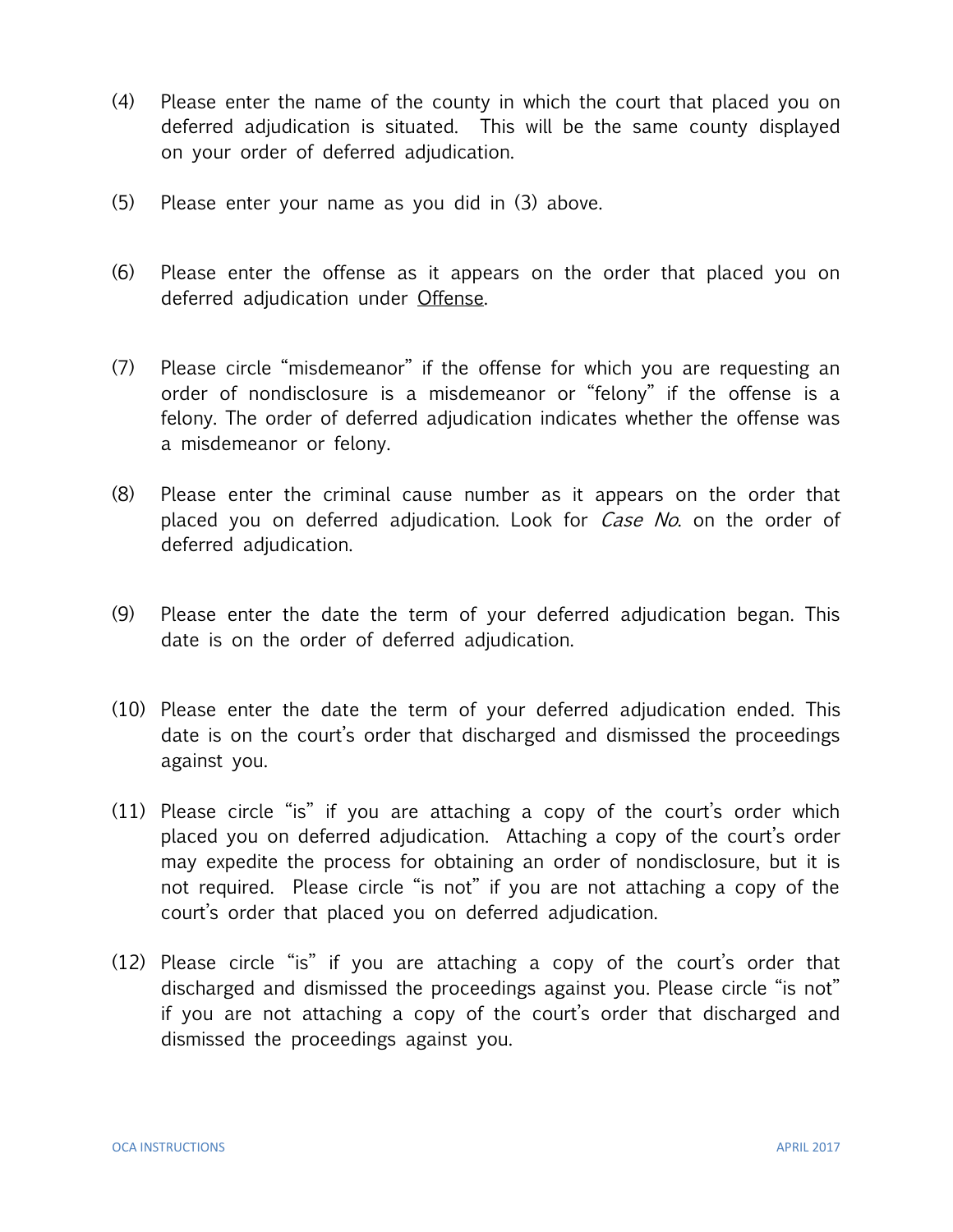- (13) Please enter the date as it appears on the court's order of discharge and dismissal.
- (14) Please review the four statements lettered A through D and place a check mark or an "x" on the line before each statement that is true in your case. There may be more than one that applies in your case. Be sure to review all four statements. If you marked the last statement (D), circle "is" if you are attaching a list of prior convictions or offenses, or circle "is not" if you are not attaching a list of your prior convictions or offenses.
- (15) Review the three statements and place a check mark or an "x" on the line before the statement that applies to your case. Only one of the options will apply to you. If the offense for which you are requesting an order of nondisclosure is a felony, check the line in front of the first statement (If you have checked this statement, you must wait five years after your discharge and dismissal from deferred adjudication before you can file a petition for an order of nondisclosure). If the offense for which you are requesting an order of nondisclosure is a misdemeanor under Chapter 20, 21, 22, 25, 42, 43, or 46 of the Penal Code, place your mark in front of the second statement. (If you have checked this statement, you must wait two years from the date of discharge and dismissal from deferred adjudication to file a petition for an order of nondisclosure.) If your offense is not one under the chapters of the Penal Code listed in the prior sentence, then place a mark in front of the third statement. (If you have checked the third statement, you can file a petition for an order of nondisclosure on or after the date of your discharge and dismissal from deferred adjudication.)
- (16) There is a filing fee associated with filing a petition for order of nondisclosure under Section 411.0725. The filing fee is the amount of the court's regular civil filing fee plus an additional \$28. Typically, the total filing fee is about \$280. However, the amount varies from county to county. You must contact the clerk of the court in which you are filing the petition to obtain the correct amount of the total filing fee. NOTE: You do not have to pay the clerk to serve the petition on the attorney for the state (hereinafter "prosecutor"), Department of Public Safety (hereinafter "DPS"), or any other agency or entity, including any law enforcement entity. The statute requires the court, clerk, and DPS to notify the other parties of interest. See Sections 411.0745(e), 411.075(a) and 411.075(b), Government Code, respectively.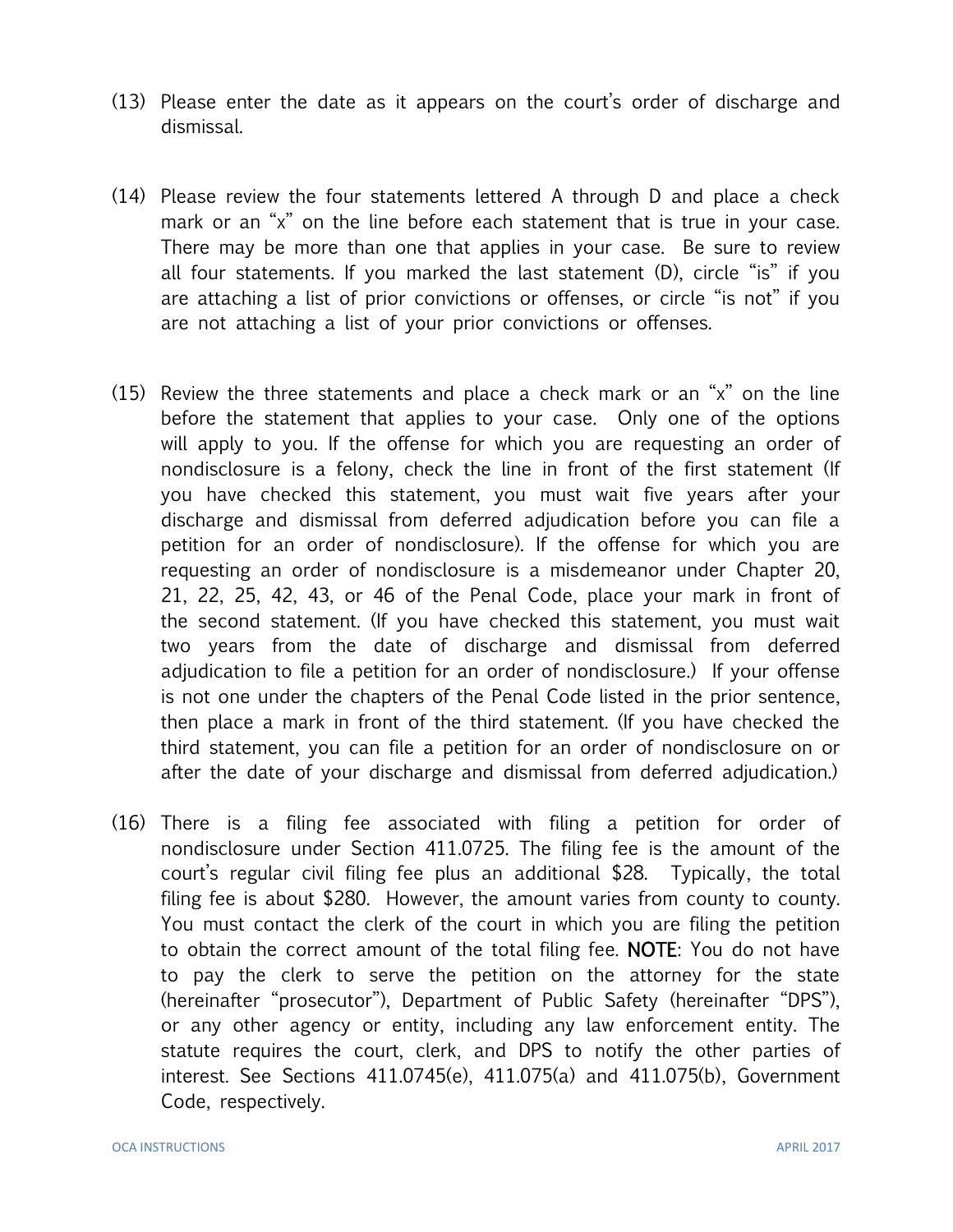As a general rule, you must pay the filing fee in order to file the petition. However, you may be eligible to file a Statement of Inability to Afford Payment of Court Costs in lieu of paying the filing fee. The statement is described in Rule 145 of the Texas Rules of Civil Procedure. You may view Rule 145 online at [http://www.txcourts.gov/media/1435952/trcp-all-updated](http://www.txcourts.gov/media/1435952/trcp-all-updated-with-amendments-effective-912016.pdf)[with-amendments-effective-912016.pdf.](http://www.txcourts.gov/media/1435952/trcp-all-updated-with-amendments-effective-912016.pdf) You can click here for the form: [http://www.txcourts.gov/media/1435953/statement](http://www.txcourts.gov/media/1435953/statement-final-version.pdf)[final-version.pdf.](http://www.txcourts.gov/media/1435953/statement-final-version.pdf)

Please place a check mark or an "x" on the line before the statement that applies to you. Mark or check the line in front of the first statement, if you are paying the filing fee. If you are submitting a **Statement of Inability to** Afford Payment of Court Costs instead, place a check mark or an "x" near the second statement.

- (17) Please sign above the line. If you are filing this petition electronically, you may enter " $\sqrt{s}$ " followed by your typewritten name.
- (18) Please PRINT your name.
- (19) Please enter your mailing address.
- (20) Please enter your city, state and zip code.
- (21) Please enter your telephone number.

## Process After You Complete the Petition

Assuming that you are not eligible for an order of nondisclosure under Section 411.0725, the process for obtaining an order under this section is as follows:

OCA INSTRUCTIONS APRIL 2017 First, make sure that you meet the waiting period requirement before filing your petition; check in advance with the clerk's office to obtain the total amount of the filing fee (including the \$28 fee) that you will have to pay, unless you are submitting a *Statement of Inability to Afford Payment of Court Costs* in lieu of paying the filing fee; and make sure that you complete the correct petition, namely, the *Petition for Order of Nondisclosure under Section 411.0725*, according to the instructions and after you have done so, print both the petition and the *Order of Nondisclosure*. In most courts, you will have to submit a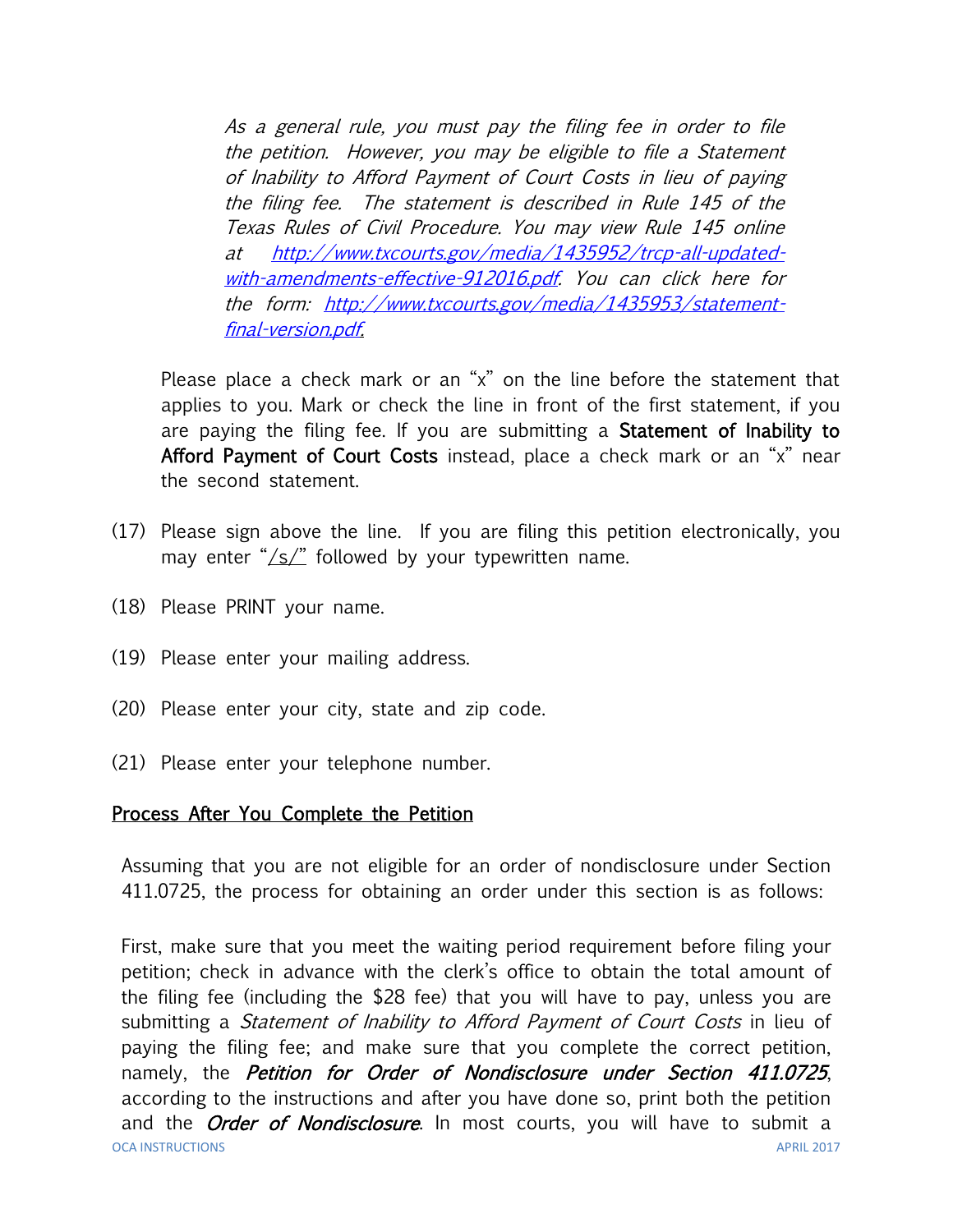proposed order with the petition when you file it. In this case, you want to submit the *Order of Nondisclosure* provided with these materials. Ask the clerk whether you need to submit the proposed order when you file the petition or on a later date. The judge will complete the order, if the judge grants your request.

After you file the petition, the clerk will send it to the court and the court will notify the prosecutor. Again, you do not have to pay the clerk to serve notice on the prosecutor or any other party.

A hearing on the petition is not required if: the prosecutor does not request a hearing before the 45<sup>th</sup> day after the date the prosecutor receives notice from the court; and the court determines that you are entitled to file the petition and that issuance of the order is in the best interest of justice.

If a hearing is scheduled, the court or the clerk will notify you. If there is a hearing, the court may ask questions to establish whether you satisfy the requirements of Sections 411.074 and 411.0725. If the court finds that you satisfy the requirements of the statutes and that issuance of the order of nondisclosure is in the best interest of justice, the court will grant your request for the order.

If the court does not hold a hearing, the judge will review your petition to determine whether you satisfy the requirements of the statutes and whether issuance of the order of nondisclosure is in the best interest of justice. You are entitled to file the petition if you satisfy the requirements of Sections 411.074 and 411.0725. If the court finds that you satisfy the requirements of the statutes and that issuance of the order is in the best interest of justice, the court will grant your request for the order.

The court and/or prosecutor will have access to your criminal history record information and will use it to determine if you are eligible to file the petition.

If the court grants the order of nondisclosure, not later than 15 business days after the date the order of nondisclosure issues, the clerk will send all relevant criminal history record information contained in the order or a copy of the order to DPS. Then, not later than 10 business days after the date DPS receives the relevant criminal history record information or the copy of the order, DPS will seal any criminal history record information maintained by DPS that is the subject